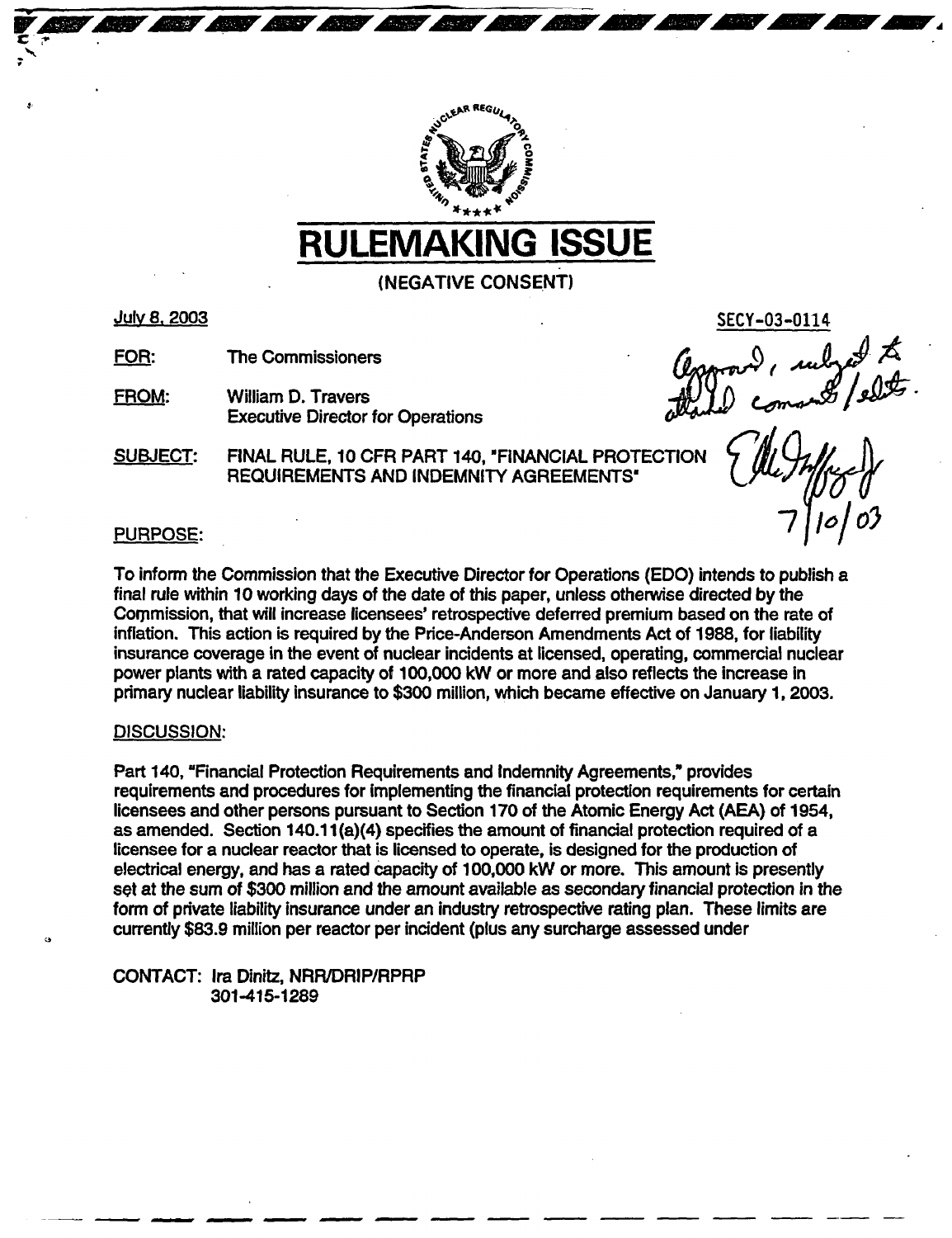## Commissioner McGaffigan's Comments on SECY-03-0114

I approve publication of the Federal Register notice subject to the attached edits, as explained below:

The last adjustment of the retrospective deferred premium was effective on August 20,1998, however, it was based on the increase in the CPI from September 1993 through December 1997. The 1998 Federal Register announced that the next Inflation adjustment would be made "not later than August 20, 2003, and will be based on the incremental change in the CPI since December 1997." 63 Fed. Reg. 39015 (July 21, 1998). Therefore, the attached edits (provided to me by staff) correct the calculation to update for the full incremental difference in the CPI since the last adjustment.

a

 $942$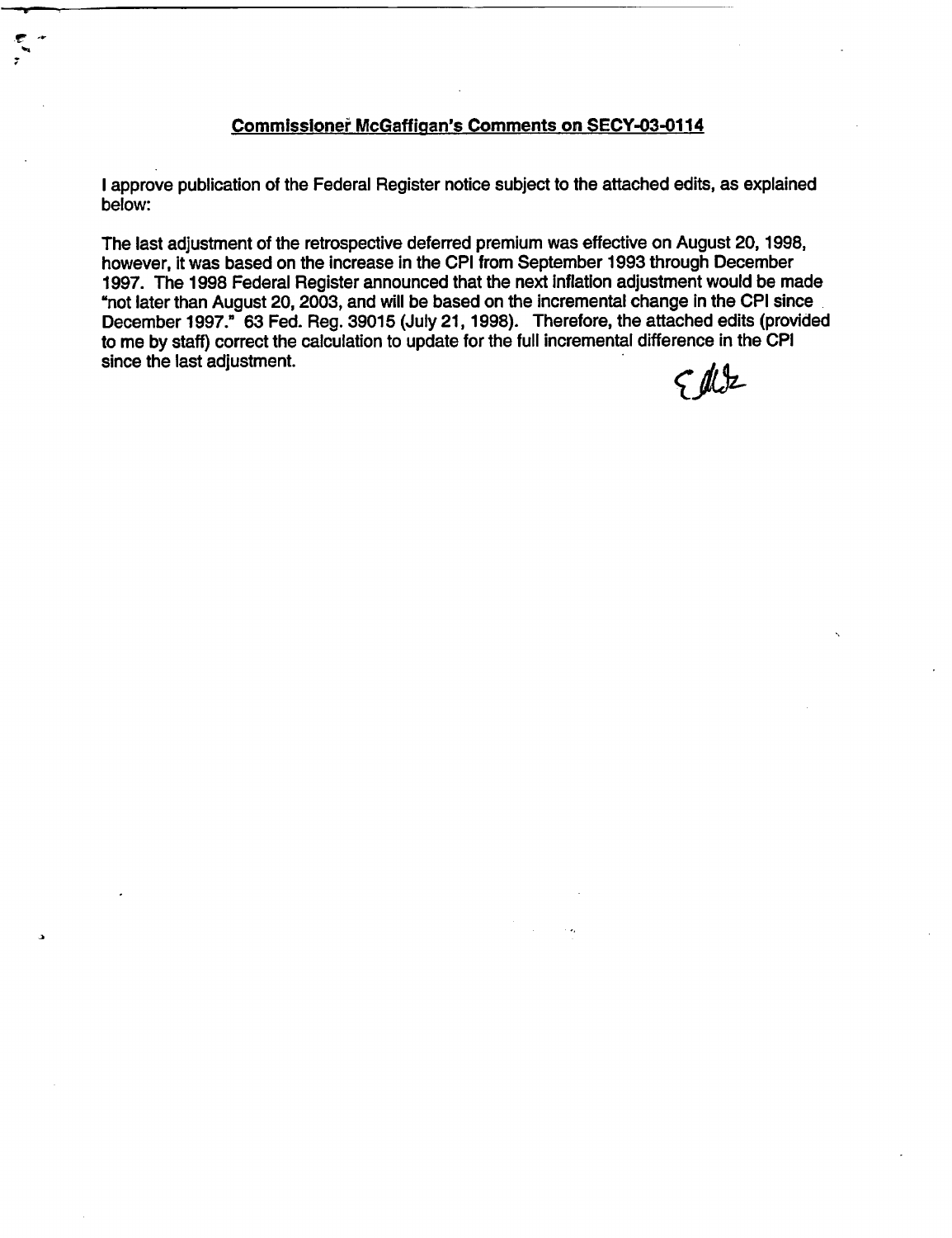#### **[7590-01** -P]

#### NUCLEAR REGULATORY COMMISSION

#### 10 CFR PART 140

#### **RIN 3150-AH23**

# **Adjustment of the Maximum Retrospective Deferred Premium**

AGENCY: Nuclear Regulatory Commission.

ACTION: Final Rule.

SUMMARY: The Nuclear Regulatory Commission (NRC) is amending its regulations to increase the maximum secondary retrospective deferred premium for liability insurance coverage in the event of nuclear incidents at licensed, operating, commercial nuclear power plants with a rated capacity of 100,000 kW or more. Currently established at \$83.9 million per reactor per incident (but not to exceed \$10 million in any 1 year), the maximum secondary<br> $\frac{25.8}{9.5}$ Κ retrospective deferred premium is being increased to  $$94.5$  million per reactor per incident (but not to exceed \$10 million in any 1 year). The change is based on the aggregate percentage 14.2 **December 1997** change of 12.59 percent in the Consumer Price Index (CPI) from September 1998 through  $\mathbf{X}$ March 2003. The Price-Anderson Amendments Act of 1988 requires that this inflation adjustment be made at least once each 5 years. The increase in the primary nuclear liability insurance layer, which was increased on January 1, 2003, to \$300 million, is also reflected in this rule.

EFFECTIVE DATE: August 20, 2003.

FOR FURTHER INFORMATION CONTACT: Ira Dinitz, Office of Nuclear Reactor Regulation, U.S. Nuclear Regulatory Commission, Washington, D.C. 20555-0001, telephone 301-415-1289, e-mail jpd1@nrc.gov.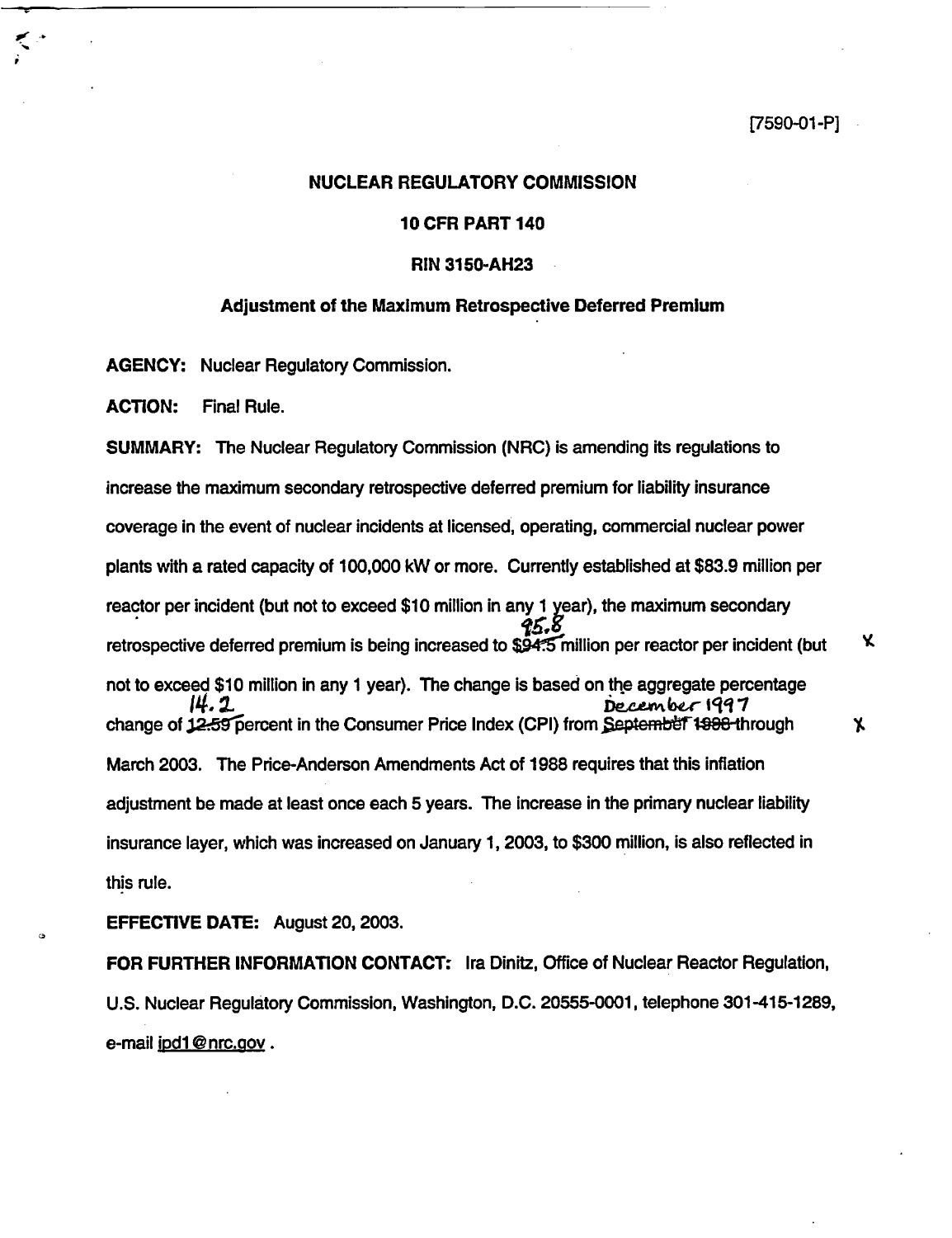The inflation adjustment required by Section 170t (1)(B) of the AEA must be made at least once during the period from August 20,1998, to August 20, 2003, and must be in accordance with December 1997 the aggregate percentage change (since August 1998) in the CPI for all urban consumers, as  $X$ published by the Secretary of Labor. The aggregate percentage increase in the CPI from ر2. تا ا :6 December<sup>-1947</sup><br>September 1998 through March 2003 is 12-59 percent. This number is derived by dividing the X December 1997 September  $+998$ CPI index by the March 2003 CPI index. When the percentage increase is  $\kappa$ applied to the current \$83.9 million maximum retrospective deferred premium, the new q6.8<br>maximum retrospective deferred premium will increase to \$94.5 million per reactor per incident. χ The limit of \$10 million per reactor per incident per year will be unchanged. To implement this inflation adjustment, the Commission is revising 10 CFR 140.11 (a)(4),

effective August 20, 2003, to require large nuclear power plant licensees to maintain, in addition to \$300 million in primary financial protection, a new maximum standard deferred premium of 95.8 \$94:5 million per reactor per incident (but not to exceed \$10 million in any 1 year). Because this inflation adjustment by the Commission is essentially ministerial in nature, the Commission finds that there is good cause for omitting notice and public comment (in the form of a proposed rule) on this action as unnecessary, in accordance with the Administrative Procedure Act of 1946 (5 U.S.C. 553b).

X.

The next inflation adjustment in the amount of the standard deferred premium will be made not later than August 20, 2008, and will be based on the incremental change in the CPI since March 2003.

 $\bullet$ 

#### Voluntary Consensus Standards

The National Technology Transfer and Advancement Act of 1995, Pub. L. 104-113, requires agencies to use technical standards developed or adopted by voluntary consensus standards bodies unless the use of such standards is inconsistent with applicable law or is otherwise impractical. The NRC is amending its regulations to increase the maximum

3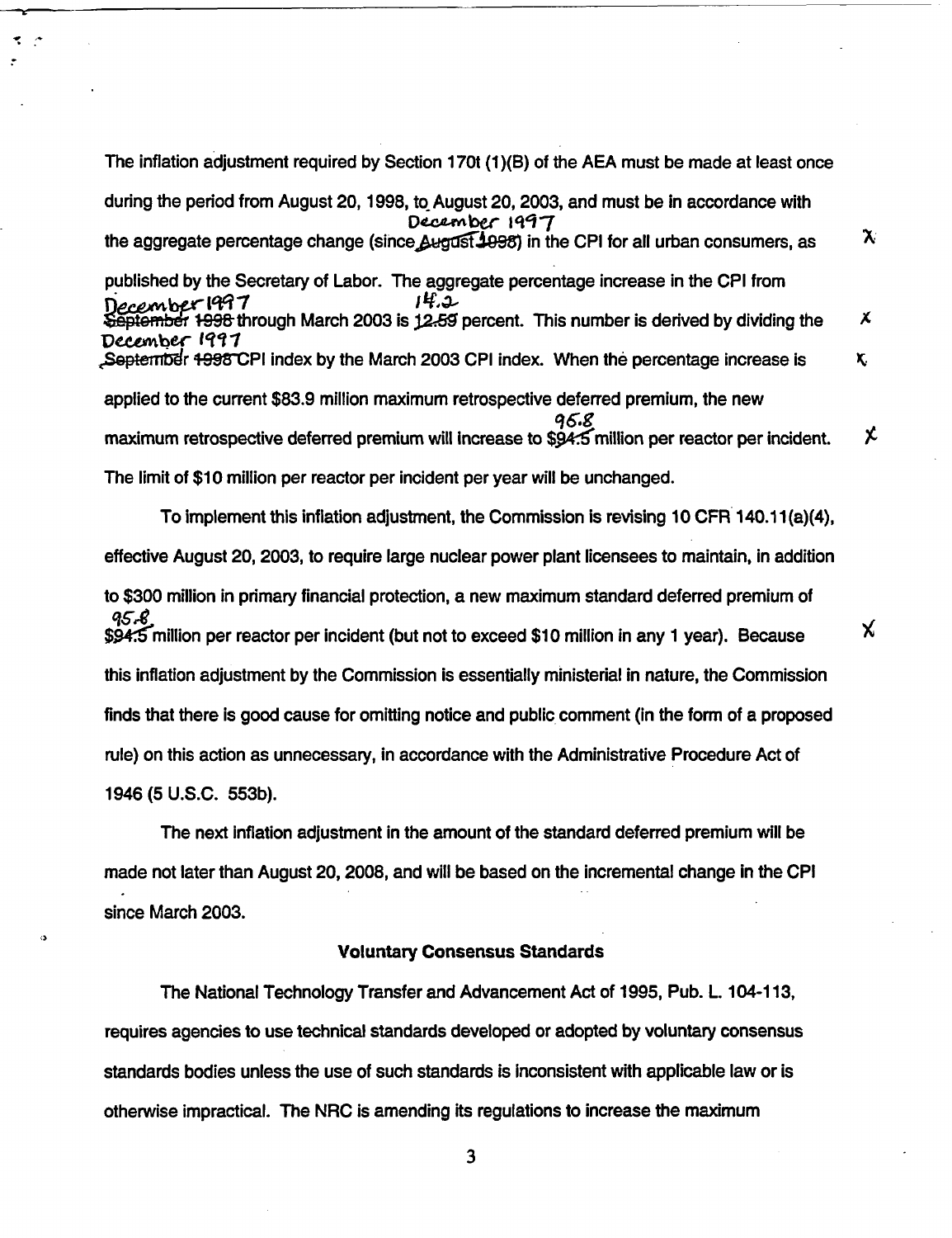$(a)$ 

(4) In an amount equal to the sum of \$300,000,000 and the amount available as secondary financial protection (in the form of private liability insurance available under an industry retrospective rating plan providing for deferred premium charges equal to the pro rata share of the aggregate public liability claims and costs, excluding costs payment of which is not authorized by Section 1700.(1)(D), in excess of that covered by primary financial protection) for each nuclear reactor which is licensed to operate and which is designed for the production of electrical energy and has a rated capacity of 100,000 electrical kilowatts or more: Provided, however, that under such a plan for deferred premium charges for each nuclear reactor which is licensed to operate, no more than \$94,500,000 with respect to any nuclear incident (plus any is licensed to operate, no more than \$94,500,000 with respect to any nuclear incident (plus any surcharge assessed under Subsection 1700.(1 )(E) of the Act) and no more than \$10,000,000 per incident within one calendar year shall be charged.

\* \* \* \* \*

Dated at Rockville, Maryland, this \_\_\_\_\_\_\_\_\_\_\_\_ day of \_\_\_\_\_\_\_\_\_\_\_\_\_\_\_\_\_\_\_\_\_\_\_\_, 2003.

For the Nuclear Regulatory Commission.

William D. Travers Executive Director for Operations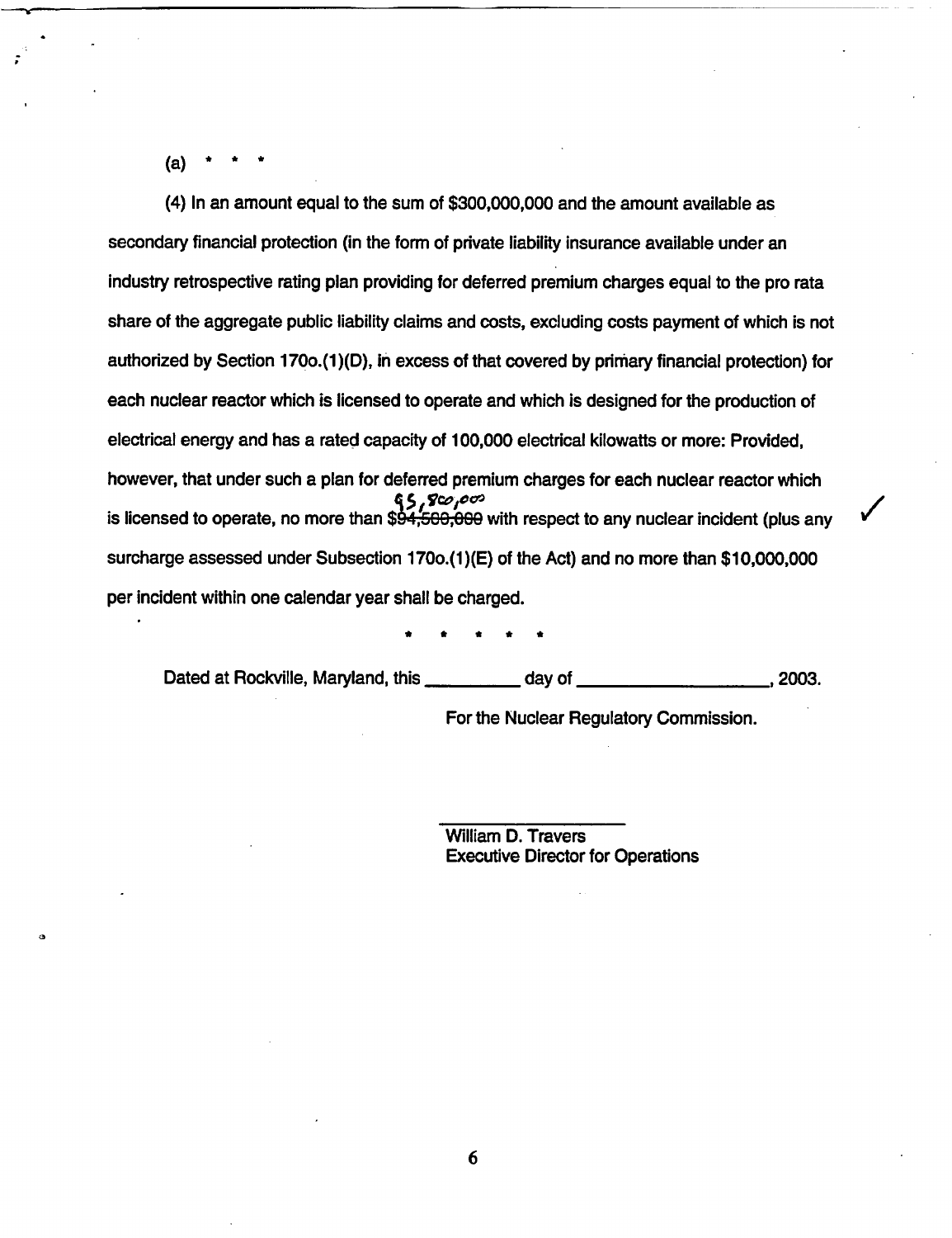#### **Approved for Publication**

S

The Commission delegated to the Executive Director for Operations (10 CFR 1.32(c)) the authority to develop and promulgate rules as defined in the Administrative Procedure Act (5 U.S.C. 551 (4)), subject to the limitations specified in NRC Management Directive 9.17, "Organization and Functions," Office of the Executive Director for Operations, paragraphs 0213, 038, 039, and 0310.  $\ell_{\text{seamber}}$  1481 \$95 S

The enclosed final rule entitled "10 CFR Part 140, Financial Protection Requirements and Indemnity Agreements," amends the regulations in 10 CFR  $1/0.11(a)(4)$  to increase the retrospective deferred premium, which is currently established at \$83.9 million per reactor per incident (but not to exceed \$10 million in any 1 year), to \$94.5 million per reactor per incident (but not to exceed \$10 million in any 1 year) in accordance with the aggregate percentage change (since August 1998) in the Consumer Price Index for all urban consumers published by the Secretary of Labor. The change in primary nuclear liability insurance, which was increased to \$300 million on January 1, 2003, is also reflected in this rule.

This final rule does not constitute a significant question of policy, nor does it amend regulations contained in 10 CFR Parts 7, 8, or 9 (Subpart. C) concerning matters of policy. I, therefore, find that this rule is within the scope of my rulemaking authority and am proceeding to issue it.

a

Date **Date William D. Travers,** Executive Director for Operations